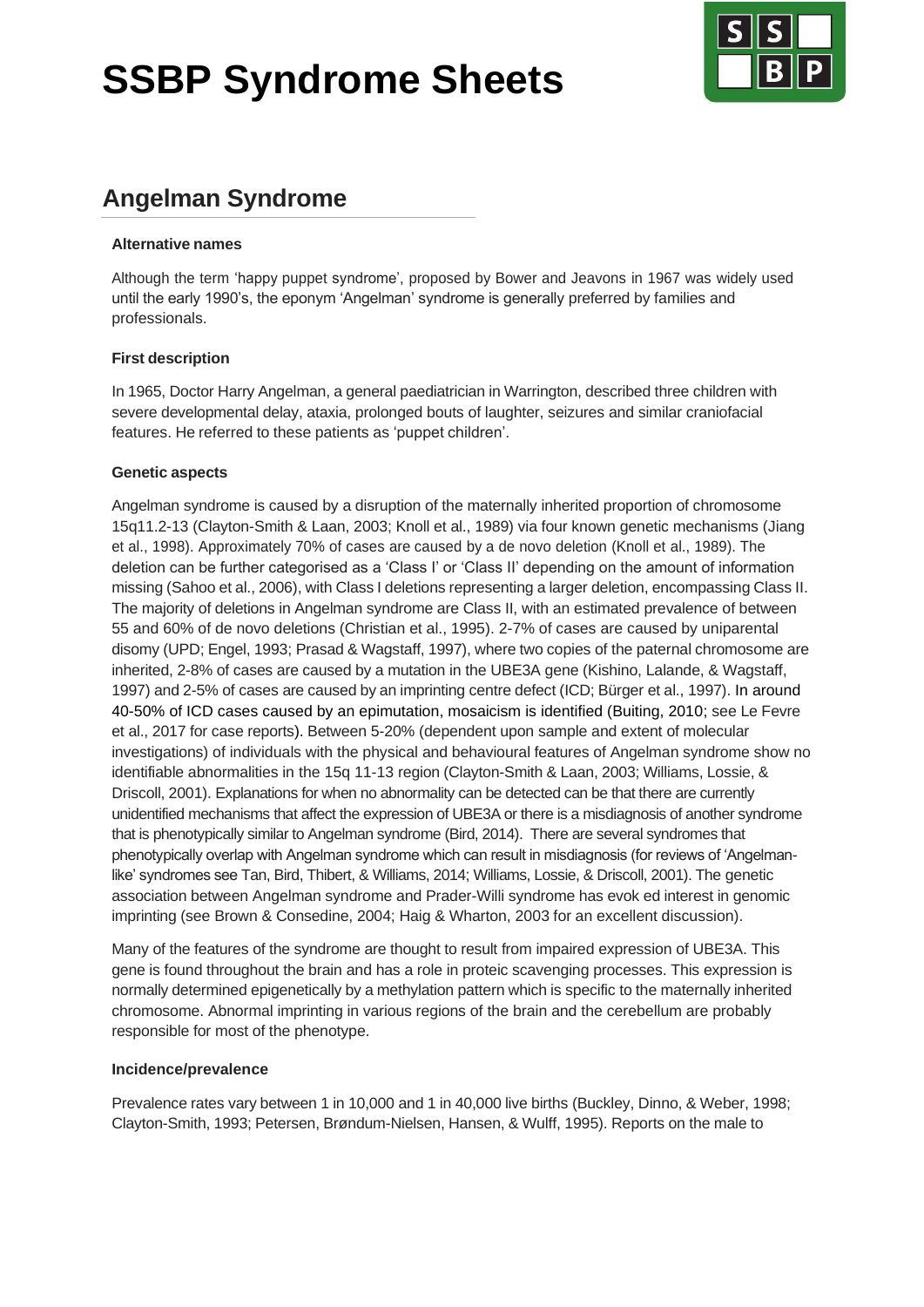female ratio of Angelman syndrome are inconsistent, with estimates given between 1:1 to 1:2 (Saitoh etal., 1994; Smith et al., 1996).

#### **Physical phenotype**

Craniofacial features include microbrachycephaly, short, hooked nose, prognatism, wide smiling mouth, widely spaced teeth and hypopigmentation (Williams et al., 2006). Facial change with age, with a 'coarsening' of facial characteristics into adulthood (Sandanam et al., 1997).

#### **Clinical phenotype**

Children and adults are reported to have difficulties with movement and balance (Williams et al., 2006) and ataxic gait thought to be caused by cerebellar dysfunction (Chéron, Servais, Wagstaff, & Dan, 2005). Scoliosis may develop, especially in less mobile patients. Axial hypotonia is present from birth. Limb hypertonia predominating at the lower extremities appears in infancy. As individuals with Angelman syndrome get older, they tend to become less mobile, although the majority do remain independently mobile (Larson, Shinnick, Shaaya, Thiele, & Thibert, 2015; Prasad, Grocott, Parkin, Larson, & Thibert, 2018).

Early onset of seizures in Angelman syndrome (< 3 years) is reported in over 80% of individuals (Williams et al., 2006) and seizures persist into adulthood (Laan, den Boer, Hennekam, Renier, & Brouwer, 1996; Larson et al., 2015; Thibert et al., 2009). Abnormal EEG is found in most cases of Angelman syndrome (Boyd, Harden, & Patton, 1988) regardless of the presence of seizures (Laan & Vein, 2005).

Around 45% of individuals with Angelman syndrome have sleep difficulties (Agar et al., 2021). A range of sleep difficulties are reported in Angelman syndrome, the most common of which is insomnia affecting all phases of sleep (i.e. initiation, maintenance, morning awakening) (Agar et al., 2021; Bruni et al., 2004; Trickett, Heald, Oliver & Richards, 2018). Other difficulties reported are sleep disordered breathing (Bruni et al., 2004; Miano et al., 2005, Trickett et al., 2018), reduced total sleep time, sleep bruxism (teeth grinding) sleep enuresis (bed wetting), sleep-related movement disorders and excessive daytime sleepiness (Agar et al., 2021; Spruyt, Braam & Curfs, 2018).

#### **Behavioural aspects**

The behavioural phenotype of Angelman syndrome is characterised by heightened levels of laughing andsmiling, a happy demeanour, excessive sociability, aggression, impulsivity and sleep disorders (Horsler &Oliver, 2006a). Early work suggested that frequent laughing and smiling was neurologically driven, and therefore environmental factors were not influential (Williams, Frias, & Opitz, 1982). However, careful experimental manipulation of the environment identified that both the frequency and duration of these behaviours are related to environmental context, namely adult interaction (Horsler & Oliver, 2006b; Oliver,Demetriades, & Hall, 2002). Increased prevalence of aggression, not self-injury, is reported (Arron, Oliver,Moss, Berg, & Burbidge, 2011), with typical topographies including hair pulling and skin grabbing (Summers, Allison, Lynch, & Sandier, 1995). Although it has been suggested that social motivation underpins the heightened aggression in Angelman syndrome, this is not shown consistently in the literature (Allen et al., 2010; Radstaake et al., 2013; Strachan et al., 2009).

Other behaviours that have been related to the behavioural phenotype of Angelman syndrome include sensory processing impairments, particularly sensory seeking behaviours, reported in 74% of individuals (Heald et al., 2019; Walz & Benson, 2002), and a specific profile of repetitive and stereotyped behaviours most notably hand-flapping (Moss et al., 2009; Summers et al., 1995; Walz & Benson, 2002). There have also been reports of abnormal eating and feeding behaviour in around 36% of cases (Horsler & Oliver, 2006a). These behaviours consist of overeating and a narrow range of food preferences (Clarke & Marston, 2000), and when compared to other genetic syndromes, individuals with Angelman syndrome scored higher for taking and storing food,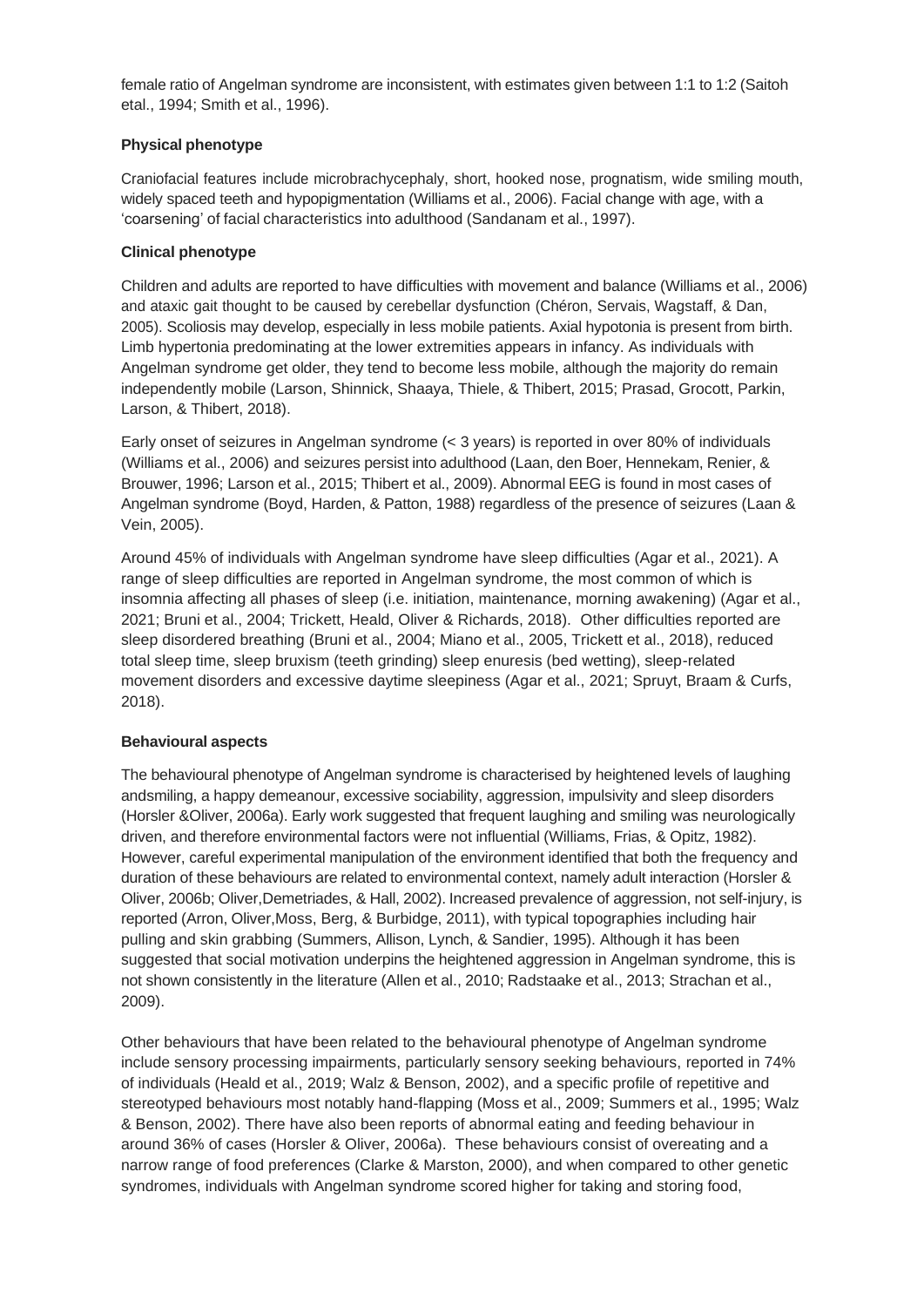preoccupation with food, and impaired satiety, which overlaps with the profile seen in Prader-Willi syndrome (Welham et al., 2015). Recent reports have indicated that anxiety may be prevalent in Angelman syndrome, with estimates between 26-92% (dependent on measures used and age of sample) (Grebe et al., 2022; Keary et al., 2021; Wheeler et al., 2019; Prasad et al., 2018). In particular, separation from a primary caregiver is reported as a frequent cause of anxiety (Keary et al., 2021; Wheeler et al., 2019).

#### **Cognitive aspects**

Angelman syndrome is associated with a severe to profound intellectual disability, with deficits found in allareas of adaptive behaviour and cognition (Gentile et al., 2010; Peters et al., 2004). Comparisons across cognitive skills suggest relative strengths in socialisation (Peters et al., 2004) and deficits in learning and attention (Jiang et al., 2010; Walz & Benson, 2002). Although broad communication difficulties are shown (Clayton-Smith & Laan, 2003), Angelman syndrome is associated with a particular communication phenotype characterized by a near universal absence of speech that is dissociated from receptive and non-verbal communicative abilities (Pearson et al., 2019). Some individuals with Angelman syndrome are successful at using alternative and augmentative communication (AAC) to communicate with others (Calculator, 2013a,b; Roche et al., 2020).

#### **Genotype x phenotype correlations**

Genotype x phenotype correlations have been reported with agreement that a de novo deletion results in a more severe and 'classical' phenotype than non-deletion mechanisms (Fridman, Varela, Valente, Marques-Dias & Koiffmann, 2002; Gentile et al, 2010; Lossie et al., 2001; Mertz et al., 2014). UBE3A pathogenic variants, UPD and ICD are associated with lower severity, frequency and later onset of seizures, earlier achievement of developmental milestones and development of obesity (Fridman et al., 2002; Lossie et al., 2001). Non-deletion mechanisms are also related to a higher cognitive ability and receptive language skills and greater likelihood of acquiring a few spoken words (Gentile et al., 2010; Lossie et al., 2001; Mertz et al.,2014).

Differences in the phenotype between the non-deletion aetiologies are less researched and results are inconsistent, but a larger scale study suggests that UBE3A pathogenic variants and ICD present a milder phenotype than UPD (Keute et al., 2021). Comparisons across the deletion classes (Class I and Class II) highlight Class I deletions (larger amountof information missing) as being associated with lower levels of adaptive and cognitive functioning, including expressive language (Sahoo et al., 2006; Varela, Kok, Otto, & Koiffmann, 2004).

#### **Life expectancy**

It is estimated that life span may be 10-15 years shorter (Williams, Driscoll, & Dagli, 2010), although this has not been examined directly.

#### **Key references**

**Boyd, S., Harden, A., & Patton, M. (1988).** The EEG in early diagnosis of the Angelman (happy puppet)syndrome. European journal of pediatrics, 147(5), 508-513.

**Brown, W. M., & Consedine, N. S. (2004).** Just how happy is the happy puppet? An emotion signaling and kinship theory perspective on the behavioral phenotype of children with Angelman syndrome.

Medical Hypotheses, 63(3), 377-385.

**Horsler, K., & Oliver, C. (2006a).** The behavioural phenotype of Angelman syndrome. Journal of Intellectual Disability Research, 50(1), 33-53.

**Horsler, K., & Oliver, C. (2006b).** Environmental influences on the behavioral phenotype of Angelman syndrome. American journal of mental retardation: AJMR, 111(5), 311.